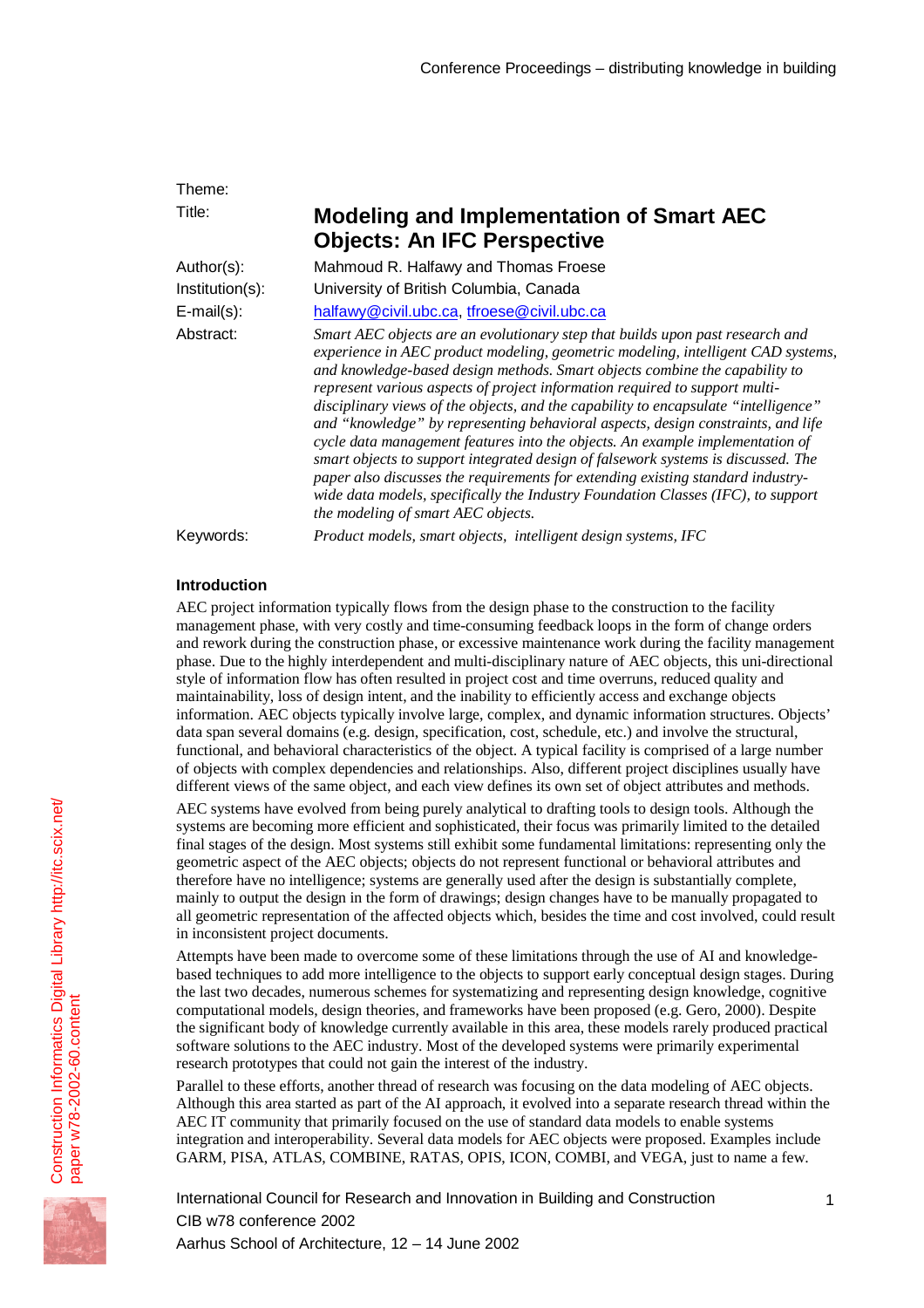(Eastman, 99) provided an excellent review of many of these models, which have, undoubtedly, contributed significantly to our ability to represent AEC objects data. Many AEC models can now represent objects, their properties, and their inter-relationships in a comprehensive and accurate manner. Many efforts have been underway to standardize the representation of objects data to enable the exchange of project information in a standard and neutral format.

This paper presents an evolutionary step that aims to build on past research and experience in AEC product modeling, geometric modeling and intelligent CAD systems, and knowledge-based design techniques, in order to support the modeling and implementation of "smart" AEC objects. Smart objects combine the capability to represent various aspects of project information required to support multidisciplinary views of the objects, and the capability to encapsulate "intelligence" and "knowledge" by representing objects' behavioral aspects, design constraints, and life cycle data management features. We view this approach as a major enabler to support the development of next-generation interoperable, integrated, and intelligent AEC systems.

### **State of the Art of AEC Product Modeling**

Developing standard data models has been a major thrust for academic research during the past decade. Many of the object models have reached a high level of maturity and sophistication in supporting a wide range of project aspects. Most notably, the Industry Foundation Classes (IFC), developed by the Industry Alliance for Interoperability (IAI) (IAI, 2002), now represents a standard AEC/FM data model that is widely accepted and supported by the industry. The IFC model defines an integrated schema that represents the structure and organization of project data in the form of a class hierarchy of AEC objects. The schema defines the main data objects, their characteristics, and their inter-relationships. The IFC class hierarchy covers the core project information such as building elements, the geometry and material properties of building products, project costs, schedules, and organizations. Instances of the IFC are initialized, linked, and assembled by application software to create an object model of the building project. Generally, the information from many types of computer applications can be mapped into IFC data files. In this way, IFC provides a standard data model and a neutral file format that enables applications to efficiently share and exchange project information.

The IFC model is the culmination of over a decade of research and development. The model has undergone four major releases, and many commercial software tools have already implemented IFC file exchange capabilities. Using the IFC project data model could significantly improve the availability, and consistency of project information, and would serve to integrate the multi-disciplinary aspects of the projects and facilitate the exchange of project information between function-specific software tools. As a result, this would minimize the need for human intervention to re-interpret and re-format the data to marshal it between various tools, and thus eliminating the possibility of errors during data transformation.

In the simplest form of interoperability, the project model is communicated from one application to another in a data file (e.g. using ISO 10303 Part 21 format). Upon receipt of the data file, the software will re-create the project model for further processing. As an example of the current capabilities of IFCbased file exchange, the following scenario has been implemented using tools developed by the Building Lifecycle Interoperable Software group (BLIS, 2002).

- One tool is used to define the basic rooms and spaces of a building, including the names, areas, and other basic requirements. The resulting preliminary space plan is exported to an IFC data file.
- The IFC file is read into a two-dimensional technical drawing tool. In this tool, previously identified rooms are arranged into an overall floor plan, and various design details such as windows, doors, plumbing and mechanical systems, are added. The resulting design is then exported as an IFC file.
- The IFC file is opened by an energy analysis tool. Although the information had previously been constructed in a 2D drawing package, all of the elements have height and elevation properties, and can form full 3-D models in the CAD system. This tool performs energy simulations, and allows design revisions to the HVAC components, with the results again exported to an IFC file.
- The IFC file is opened in a tool that generates a 3-D virtual reality view of the project, allowing the user to rotate, zoom in and out, and walk-through the building. This tool then runs a series of design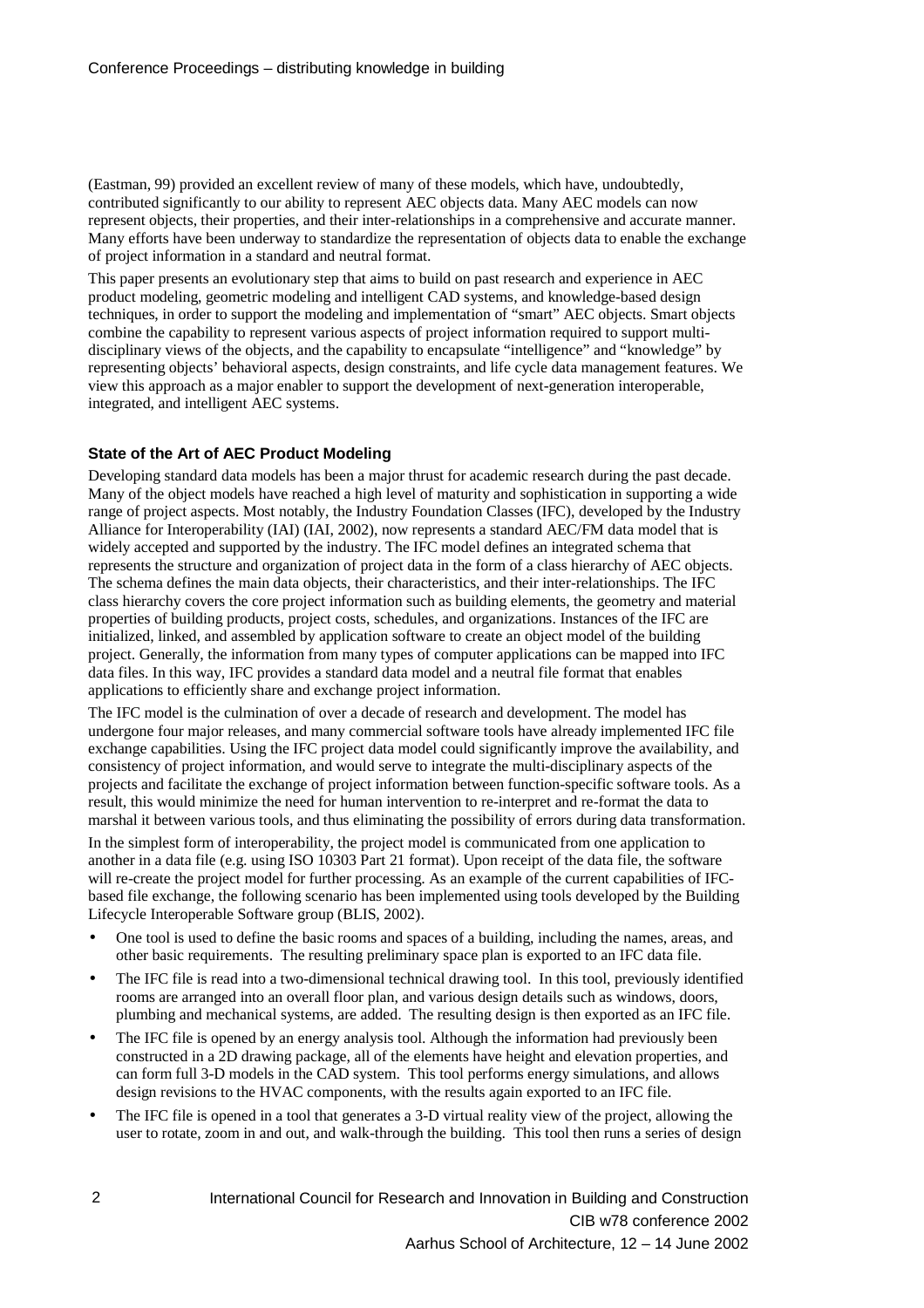checks; rules which look for specific code conformance issues. Items that fail to pass the design checks, such as a room with insufficient fire egress provisions, will be highlighted in the 3-D model.

• The IFC file is opened in a tool that itemizes all of the physical components in the building, and maps their properties to an estimating database, to build up a complete cost estimate for the project.

This scenario describes the current state-of-the-art in IFC-based information integration. With the basic product modeling capabilities of IFC now reaching a high level of maturity and stability that proved to be successful in many project scenarios, we are focusing on defining and developing ways to extend the model semantics and intelligence, data exchange mechanisms, project areas, and application domains. Specifically, we are working to extend the IFC model in several main directions:

- *Adding support for smart AEC/FM objects*. Extending the IFC model to enable the encapsulation of objects intelligence and knowledge into the model. We are investigating adding new IFC classes to add support for modeling smart AEC objects that could enable representing richer semantics regarding objects behavior, management of evolutionary object data, and representation of the objects design rules, constraints, and procedures. This paper focuses on this direction.
- *Moving beyond file-based data exchange*. Current implementations of IFC-based integration rely almost exclusively on the exchange of IFC files. This simple mode of transferring data is very limited in its ability to manage a large pool of shared project information that is accessed concurrently by many users, or to enable transactional forms of data exchange between project parties and applications. The development of system architectures for distributed systems, such as IFC-based centralized object-oriented project repositories, is the next logical step.
- *Moving beyond ad-hoc transactions*. While the IFC model standardizes the information content of an information exchange transaction, it offers no guidance to the context of these transactions. It is still left up to the two parties exchanging information to come up with ad-hoc agreements about what data are being exchanged, for what business purpose, with what constraints and obligations on each participant, etc. We are pursuing the formalization and possible standardization of data exchange protocols to support IFC-based transactions in distributed and heterogeneous environments. An accompanying paper in this proceedings focuses on the process of developing transaction-based interoperability protocols.
- *Extending the IFC model to address project areas that are currently not supported*. This could be achieved either by referencing and linking with other data modeling schemas (e.g. CIMSteel for structural design), by adding new property sets (e.g. to model specifications), or by introducing new IFC entities (e.g. facilities management classes).
- *Extending the IFC application domains*. The IFC model specifically addresses building construction. Yet much of the content of the model is fairly generic and could be applied to other segments of the industry (e.g. bridges).

The next section discusses the fundamental characteristics of smart AEC objects. Then, the implementation of smart AEC objects to support integrated design of falsework systems is presented. Finally, the requirements to extend the IFC model to support the modeling of smart object are outlined.

#### **Characterization of Smart AEC Objects**

Smart AEC objects are semantically rich, product-centric data models that include an AEC object or object assemblies that represent not only the data attributes of these objects, but also encapsulate objectrelated behavior and intelligence in the form of behavioral attributes, objects inter-relationships, and design rules and constraints. Smart objects are represented by a set of parameters (i.e. parametric attributes), methods, and a set of rules and/or procedures. Smart objects are particularly suitable to support configuration design problems where objects could be fully described using a set of configuration parameters and rules that specify configuration constraints on the object and on sets of dependent objects can be defined. Six basic characteristics for smart AEC objects have been defined:

First, a distinguishing characteristic of smart objects is their behavioral intelligence. Objects implement methods to ensure the integrity of their components and validity of their structural, functional, and behavioral parameters. For example, an object may adjust the values of some of its parameters based on changes in other parameters, or an object may re-configure or re-locate some of its components in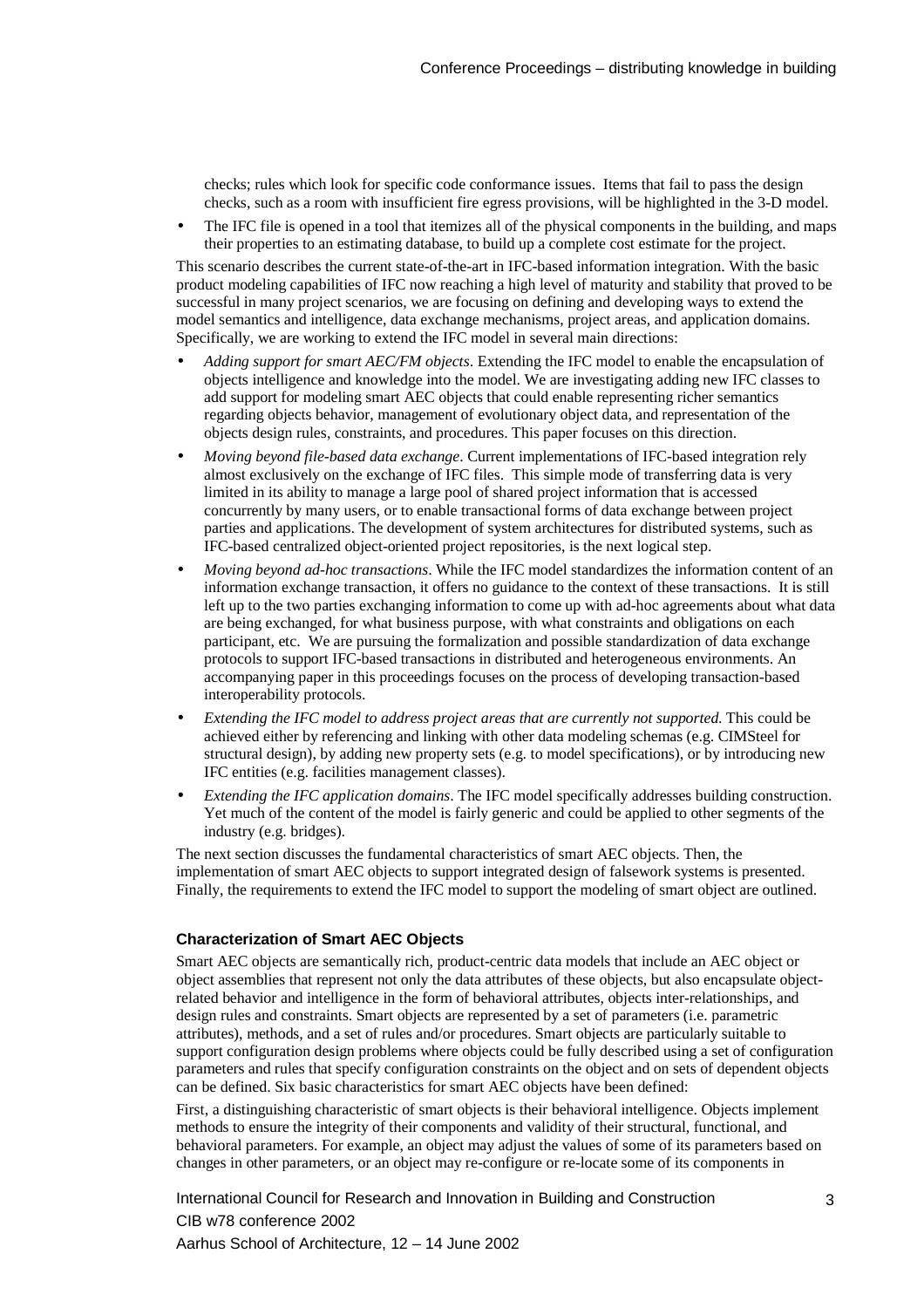response to changes in other related objects. Objects also implement behavioral features to ensure intelligent and realistic interaction with other objects in the system. For example, re-configuring or relocating one object may automatically cause re-configuration or re-location of other objects.

Second, a smart object can manage its evolutionary state throughout the project life cycle. Moving from conceptual to preliminary to final design stages, smart objects can keep track of their evolution history. Two possible evolution changes can be tracked: changes in object definition (or schema) and changes in object configuration (i.e. parameter values). Changes in objects' schemas are tracked by maintaining a "version identifier" for each schema and defining methods to map between different schemas. Changes in object configuration are tracked by maintaining a list of the object "parameter set" along with a change version identifier and change information. Each object has a current "parameter set," from which previous sets (or object states) can be navigated.

Third, smart objects can be arbitrarily complex by aggregating or referencing other objects and defining the rules that describe the inter-relationships and interaction between these objects. The advantage of defining objects as compositional assemblies of more primitive objects is two-fold: higher level objects are more intuitive and easier to work with from a design viewpoint; configuration rules and design constraints can be enforced to control complex objects configuration at higher level objects and therefore, ensure the consistency and validity of the design at all design stages.

Fourth, objects parameters not only describe the geometry but also describe other non-geometric information such as material, specification, cost, construction methods, etc. Smart objects integrate project information by representing and considering the interaction of different project disciplines at the object level. That is, the object model will glue together different project views pertaining to the object and enable interoperability of function-specific software tools addressing these views. Using the same object model, different project disciplines can access data relevant to their domains. Also, integrating different project views would enable developing methods to automate mapping between these views (e.g. automatically performing quantity takeoff).

Fifth, three-dimensional geometric representation of smart objects can be constructed given the set of object parameters. Addressing configuration design problems requires accurate geometric representation of objects and their spatial relationships (e.g. for objects layout, interference detection, etc.). The use of 3D models would provide a wide range of benefits to various project processes. Project team members can more easily review and evaluate the design details from multiple perspectives to identify potential problems. This could significantly improve the communication and collaboration among project teams.

Sixth, smart object models can serve as the building blocks for knowledge-intensive design environments (Tomiyama and Mantyla, 98). Smart objects models support attaching computable or non-computable forms of objects-related knowledge. Computable knowledge can be represented declaratively in the form of production rules (e.g. configuration constraints or design rules) or procedurally in the form of computational methods (e.g. for calculating structural responses or materials quantity). Non-computable knowledge, such as unstructured documents, can also be linked to specific object parameters. Making object-related knowledge accessible through the object model could be used to automate the computation of some objects parameters and to provide an efficient method to index and access project documents. This will also allow the use of the object model to capture, collect, and represent the design knowledge and expertise in the form of object-centered design knowledge bases (Yoshioka et al, 98). As design becomes increasingly knowledge-intensive and collaborative, the need to support the capturing, representation, and use of design knowledge becomes even more critical.

#### **Implementation of an Integrated Falsework Design System Using Smart Objects**

A prototype software environment was implemented using smart objects to support the integrated design, layout, structural analysis, cost estimating, erection planning, and inventory management of falsework systems used for cast-in place concrete box girder bridges. Falsework objects can be thought of as specialized assemblies of the IFC columns and beams elements that are designed and erected to satisfy structural, schedule, and site constraints, among others. The software was implemented using the ObjectARX class library that extends the AutoCAD environment (AutoDesk, 1999). The system was developed in collaboration with a Taiwan-based falsework subcontractor (Hua Construction, Inc.)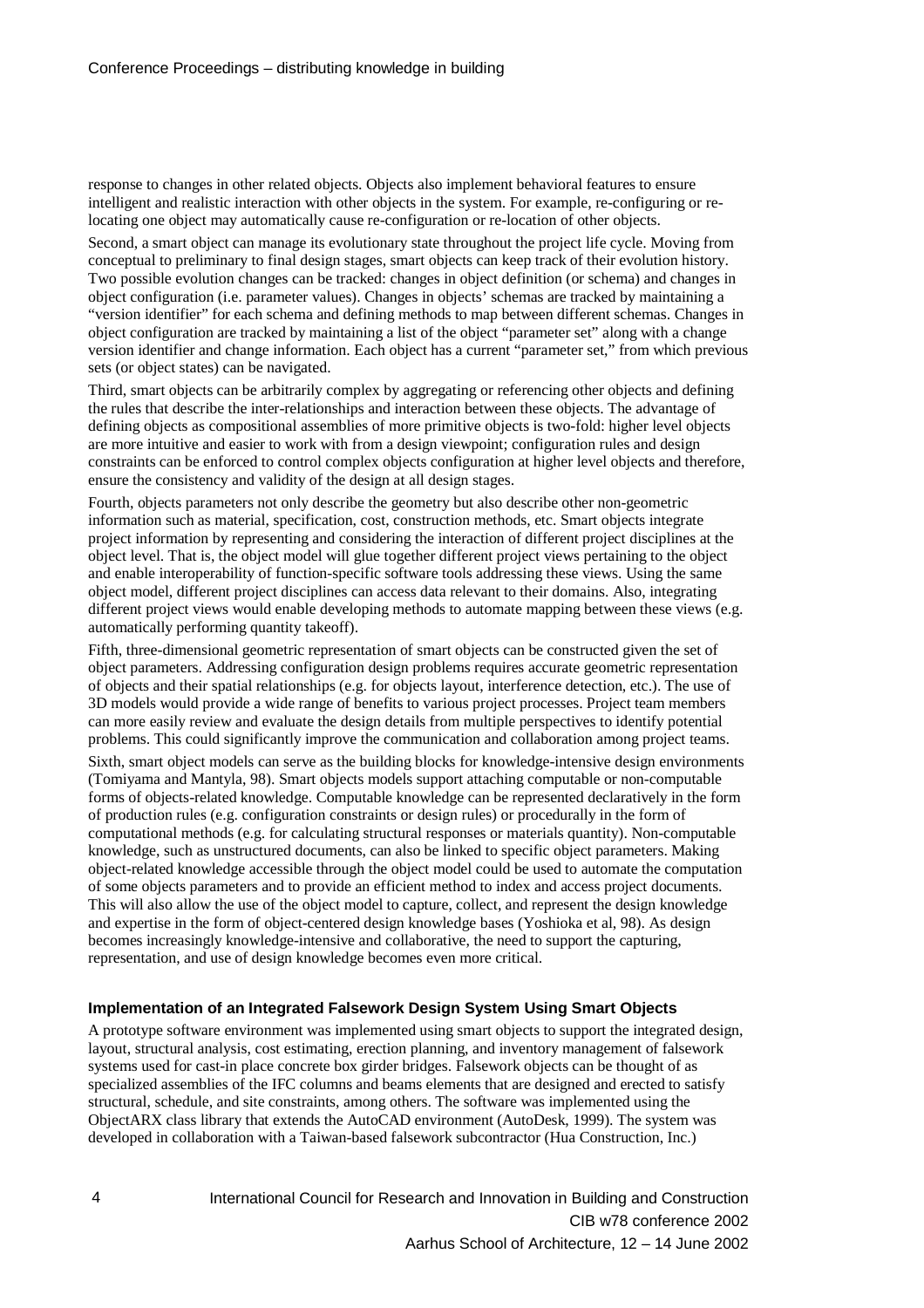Falsework systems are complex structures in terms of the number of geometric and functional parameters that a designer must consider in order to develop a structurally safe and economical system. Falsework systems are typically designed and erected by a specialty contractor who needs to share and exchange project information with both design and construction teams. The input to this process typically consists of the bridge design documents, site topography (including soil data), and the construction schedule. The falsework subcontractor team will then define the system design parameters along with the specification, cost estimating, and erection planning to meet the bridge design and construction schedule constraints. This process typically requires several iterations and is subject to stringent code requirements to ensure the stability and safety of the system.

Falsework smart objects are developed to support efficient design as well as the sharing and exchange of project information between various project disciplines. The objects are implemented as ARX classes. These objects included the falsework segments, towers, beams, and grids. The object model encapsulated rules to ensure the consistency and correctness of the design throughout the project stages. A falsework system is comprised of a series of straight or curved segments. Each segment contains an array of towers positioned at regular or irregular grid points. In laying out a segment, the user specifies the segment parameters which include length, width, start and end offsets, number and spacing of towers in each direction, the dimensions of each tower, and the ground elevation and top elevation at the start and end of the segment. The user can define any number of segments. The user can also modify segments' global properties (e.g. its elevation) as well as the location, height, and dimensions of individual towers. Dialogs for editing the grid dimensions and towers configuration are also implemented. The user can also manually or automatically place layers of beams longitudinally or transversely in a segment. The system has been developed to primarily support the following use cases: 1) Create, configure, and modify falsework segments; 2) Perform structural modeling and analysis; 3) Produce layout drawings; 4) Produce bill of materials and cost estimates; 5) Planning and visual simulation of the erection schedule in relation to the bridge construction schedule; and 6) Edit the object library. Figure 1 shows a sample view of the



Figure 1: Different project views supported by the falsework smart objects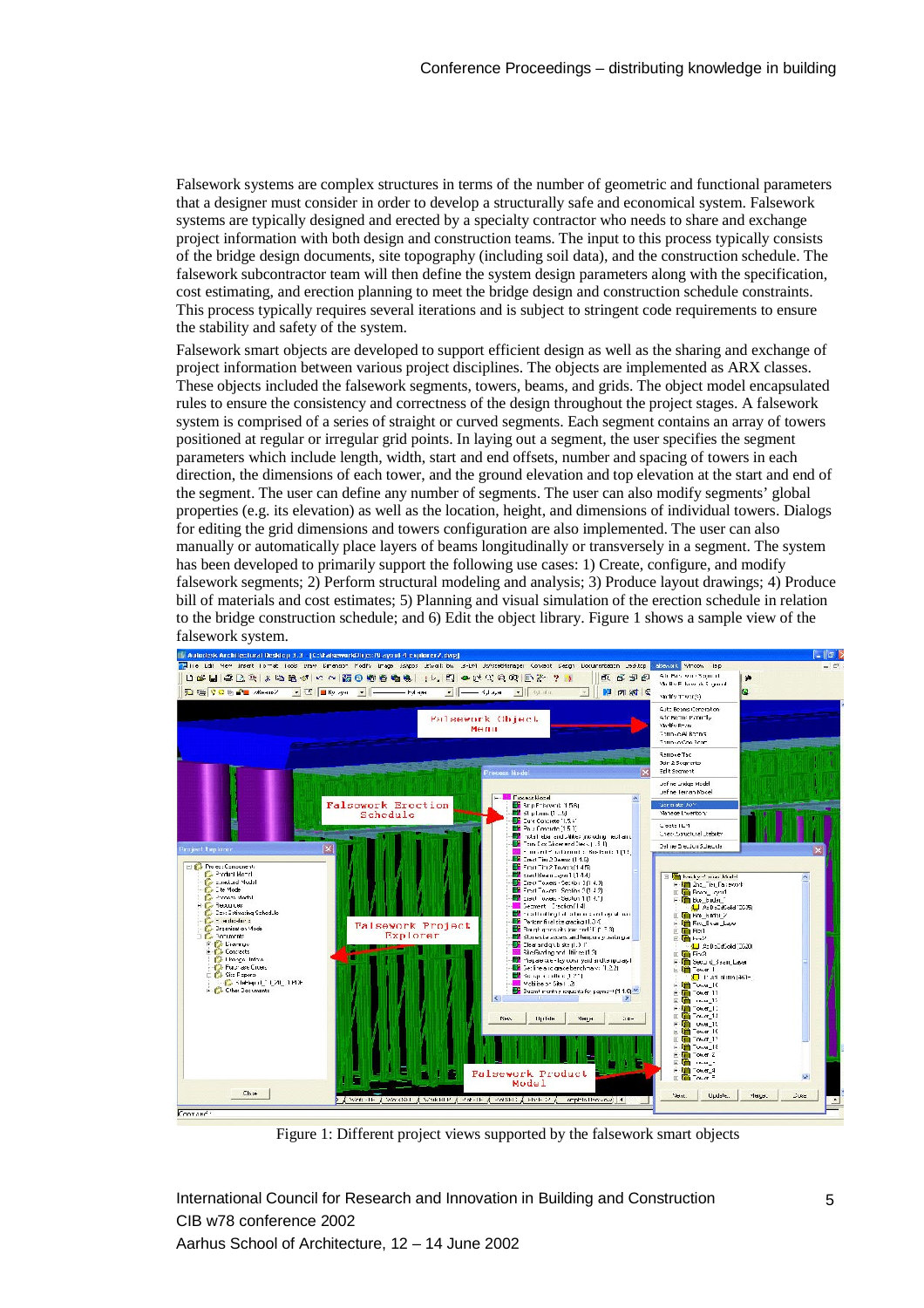A number of different configurations for each object are defined in a library and a falsework designer would select the components and configurations that are most suitable to the project at hand. Designers then specify values for the pre-defined objects parameters. Based on these values, the objects determine their 3D geometric configuration and can perform several functions such as generating a bill of materials for cost estimating or a finite element model to check the stability against different loading conditions. Designers position the objects in their exact location by referencing points on the bridge structure or on the site. Objects behavior was modeled and implemented in the form of methods to control their response to user modifications to ensure that the object will remain in a consistent and valid state and that its relationships to other objects are maintained. Designers can modify different objects (e.g. tower heights) and the impact of these changes is automatically propagated by the object methods to other dependent objects (e.g. beams layers). Objects also defined methods to store, access, and manage their multidisciplinary project information (Figure 2). By encapsulating the data relevant to different project disciplines, it would be possible to automate and support inter-related project tasks across multiple disciplines while ensuring the consistency of the project data. For example, if the objects' configuration changes, the objects can modify the structural model and re-perform structural analysis, recalculate the quantities to be used for cost estimating, or perform checks to ensure that the new changes are within the code limits.



Figure 2: Integration of falsework project processes using smart objects

#### **Requirements for Modeling Smart AEC Objects in IFCs: Beyond Product Data Modeling**

The capabilities offered by smart objects cannot currently be obtained using existing data models, including the IFC model. The IFCs focus primarily on data modeling and do not address behavioral aspects of the objects. Also, traditional knowledge-based techniques do not address the modeling of the multi-disciplinary objects' data in a complete and comprehensive manner. Representing a hybrid of the two approaches, smart objects are positioned to play an integrative role that would build on the strength of both approaches to allow software tools to share and exchange semantically rich AEC object models. Below, we present a set of requirements to extend the IFC model in order to support the modeling of smart objects. These extensions would enable the addition of more semantics (i.e. behavior and knowledge) to existing IFC objects and allow the definition of application-specific custom complex objects that are composed of more primitive objects. In some places, we briefly proposed ways to satisfy these requirements following the general IFC modeling.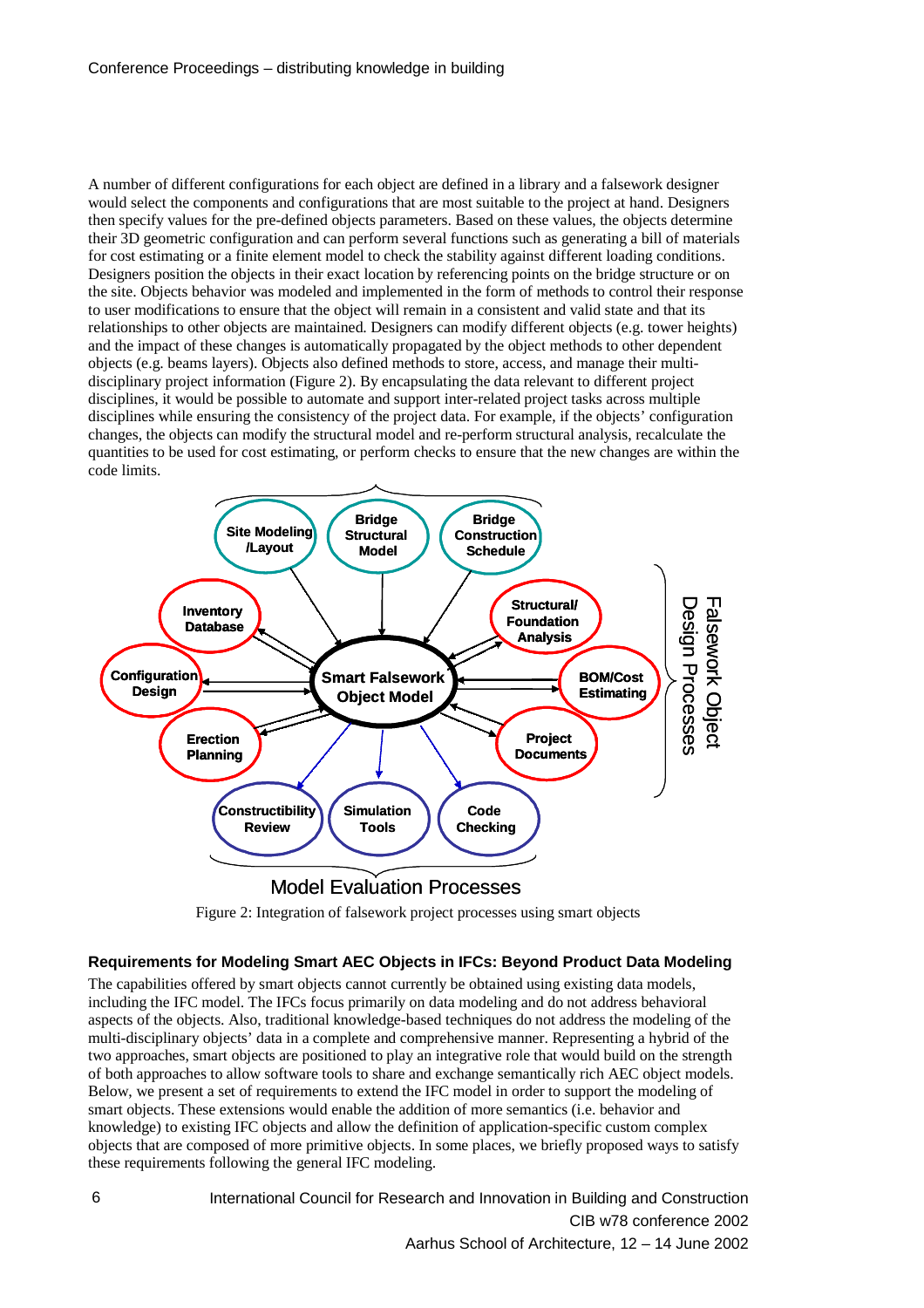The IFC model defines a flexible and powerful mechanism that allows extensions to the model through the use of the IfcPropertySet entity. An IFC property set could be used to define a set of properties (IfcProperty entities or other nested IfcPropertySet entities), and can be linked to any number of IFC objects using the IfcRelAssignsProperties entity. Using this approach, we could, for example, define a property set that describes the specifications of a building element and link this set to the IfcProduct entity that represents a specific building element using an IfcRelAssignsProperties entity. Similarly, cost estimating, construction planning, or facilities management information could be linked to IFC objects.

Representing and linking objects' behavior can be supported using a similar approach. A new IfcBehaviorDef entity could serve as a container for object-related rules and procedures, both of which are supported by the EXPRESS language. IfcBehaviorDef Objects can be linked to any number of IFC objects using another entity called IfcRelAssignsBehavior. Besides describing object behavior and interaction with other objects, an IfcBehaviorDef object can be used to capture and represent structured object-related knowledge in the form of rules and procedures. Unstructured knowledge, in the form of documents, can be defined using properties in a property set linked to the object.

In a typical IfcBehaviorDef entity, rules may reference the attributes of the same object or other objects. To execute these rules, IFC toolkits would need to implement or to interface with a rule-based engine, such as CLIPS. Also, the procedures are defined by their interface (i.e. signature) and could be implemented using standard component interfaces (e.g. a standard COM interface), or using web services. Smart objects would need to access these components or web services to execute these procedures. For example, an "CalculateFalseworkBillOfMaterials" procedure may be implemented in a standard interface (e.g. ICalculateFalseworkBillOfMaterials), or as a web service, to compute the bill of material of the falsework system. Other procedures could be implemented to check some object values or to retrieve some data (e.g. form an online product repository).

Another needed extension is the capability to represent arbitrarily complex objects assemblies where an object can be composed of more primitive objects (e.g. a tower object that is composed of column and beam primitives). The IFCs enable modeling of a pre-defined set of complex objects (e.g. building, storey). A new IfcProduct-derived entity (e.g. IfcComplexObject) could be used to support this extension. This entity will define a list of references to its component objects. This would enable the modeling, managing, and accessing arbitrarily complex and hierarchical AEC objects as one unit. To define the inter-relationships among the set of component objects, an IfcBehaviorDef entity could be used to specify the "rules of interaction" between these objects. The IfcBehaviorDef object will be linked to the IfcComplexObject instance using an IfcRelAssignsBehavior object.

Automating objects' change propagation is another requirement to support behavioral and complex object modeling. Changes could occur within the same object or in dependent objects. For example, changing a tower type may require changing certain dimensions, or changing the towers height would require changing the supported beams elevation. Constraint and behavioral rules can be formulated to enable automatic propagation of these changes. For example, a rule stating that "if tower type is X then dimension  $Y = Z''$  could be used to represent the dependency between a tower type and dimensions, while a constraint stating that the beams' elevation equals the towers' top elevation could be used to propagate the second change. A third type of change that needs to be propagated concerns changing the location of an object and its impact on other dependent or connected objects. For example, moving the towers would also require moving the beams. Supporting the propagation of this type of change would require adding an entity that represents "connection" or "anchors" between different objects as well as a mechanism to detect that changes have occurred in some objects. Anchors can be thought of as another form of relationships between objects that indicates "spatial-dependencies" between objects.

Another possible extension feature concerns managing the evolutionary objects data throughout the project stages. The objects are initially defined using a simple set of parameters and evolve into a more comprehensive and detailed representation as more design iterations are performed. The IFC model defines an entity, IfcOwnerHistory, which supports tracking the agent who performed the change. However, it does not define any mechanism to track the changes themselves. Therefore, a possible IFC extension to support smart objects would be to enable managing the evolution and change of the objects' data sets. This capability is equally important for smart complex objects and for IFC products currently defined in the model. A possible approach could involve the use of property sets and a labeling scheme to identify IFC products as as-designed, as-changed, or as-built, and to track the history of changes in each